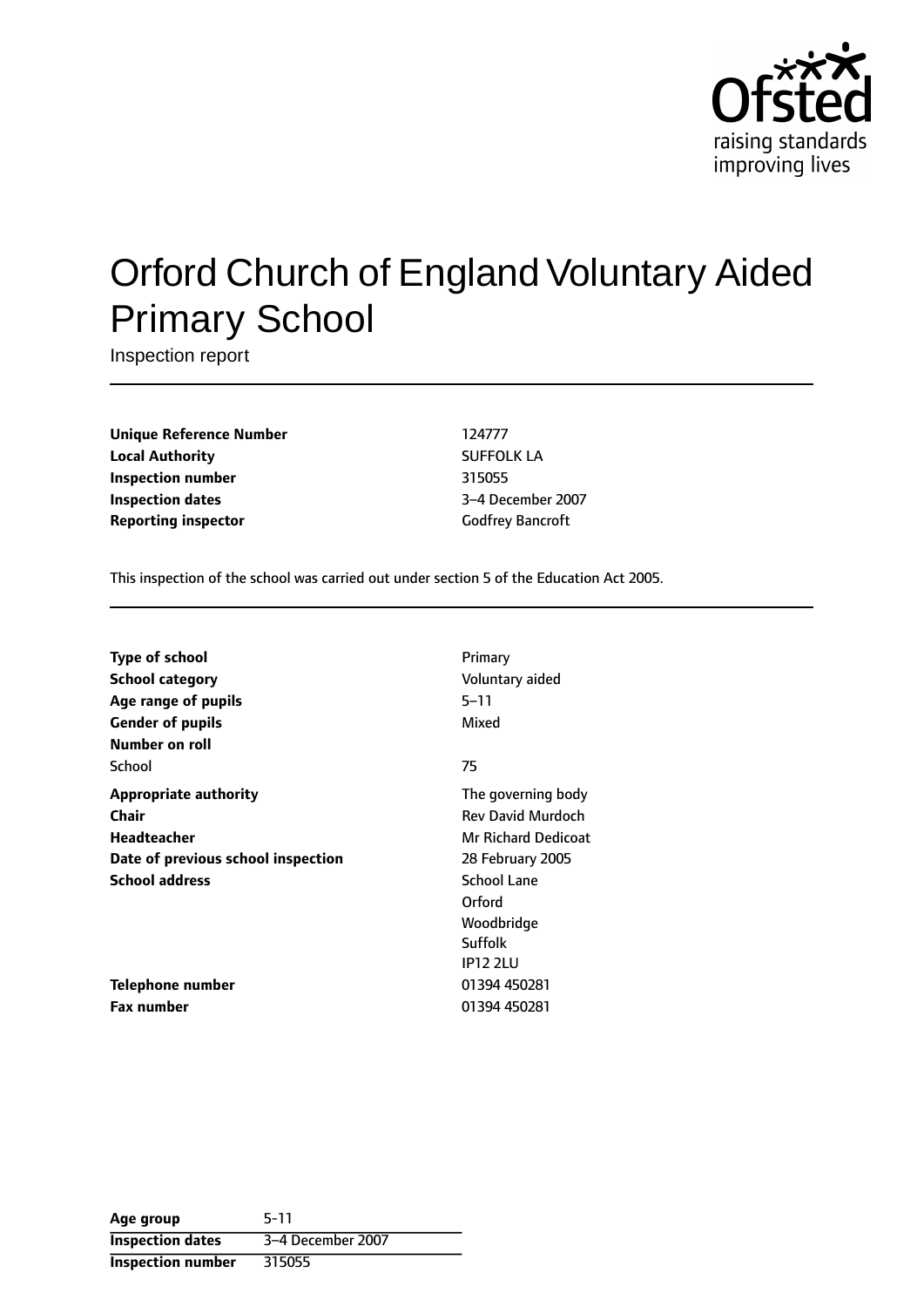© Crown copyright 2007

.

#### Website: www.ofsted.gov.uk

This document may be reproduced in whole or in part for non-commercial educational purposes, provided that the information quoted is reproduced without adaptation and the source and date of publication are stated.

Further copies of this report are obtainable from the school. Under the Education Act 2005, the school must provide a copy of this report free of charge to certain categories of people. A charge not exceeding the full cost of reproduction may be made for any other copies supplied.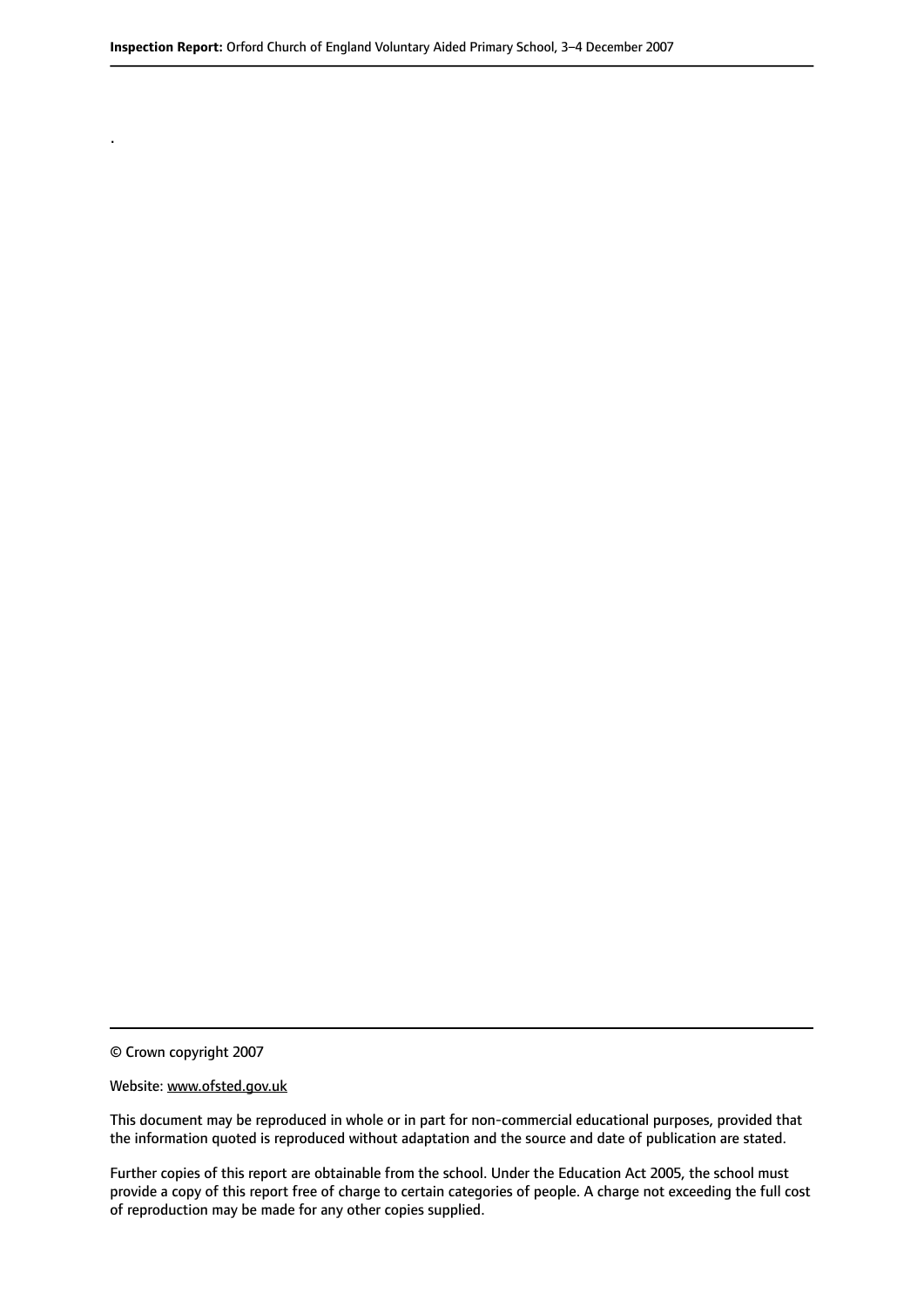# **Introduction**

The inspection was carried out by one Additional Inspector.

# **Description of the school**

This primary school is much smaller than average. Pupils come from a wide range of backgrounds, but the percentage known to be eligible for a free school meal is well below average. Attainment on entry is broadly in line with that expected for four-year olds. Few pupils come from minority ethnic backgrounds and very few speak English as an additional language. The number of pupils who join or leave the school at other than the usual times is much higher than generally found. The percentage of pupils who have learning difficulties and/or disabilities is broadly average, although the percentage with statements of special educational need is above average.

### **Key for inspection grades**

| Grade 1 | Outstanding  |
|---------|--------------|
| Grade 2 | Good         |
| Grade 3 | Satisfactory |
| Grade 4 | Inadequate   |
|         |              |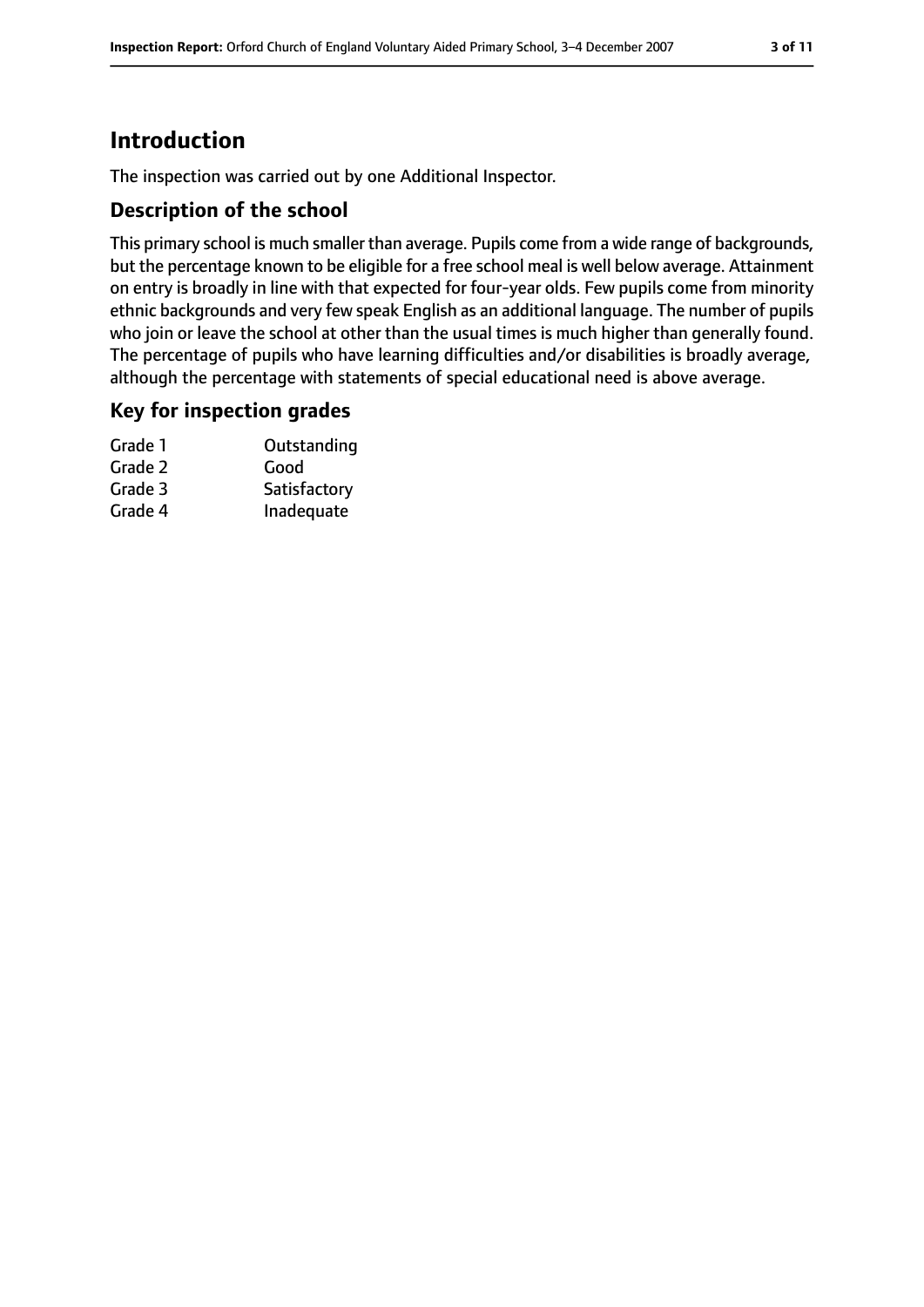# **Overall effectiveness of the school**

#### **Grade: 3**

The school gives pupils a satisfactory education. It is improving rapidly because of the headteacher's good leadership and the measures he has introduced. The school is very much at the heart of its community and is highly regarded by parents and carers. One parent's comment was typical of many when she said, 'I am very impressed by the way in which all staff are friendly and encourage and help the children.' Provision for children in the Foundation Stage is satisfactory. Pupils achieve satisfactorily and by the time they leave standards are broadly average. Recently introduced strategies to improve pupils' basic skills in English and mathematics are leading to higher standards, but have not been in place long enough for their impact to be fully evaluated.

Pupils' personal development and well-being are good. Their behaviour and spiritual, moral, social and cultural development are outstanding. Pupils know how to stay safe, and are very aware of the importance of eating healthily and taking regular exercise. They make an outstanding contribution to their community, and they are very caring and supportive of each other. Their creation and maintenance of an eco-friendly environment are impressive, as illustrated by the excellent garden managed by the pupils.

Teaching and learning are satisfactory. Teachers are good at encouraging pupils to do their best and at celebrating their achievements. This does much to raise pupils' confidence and self-esteem. One pupil commented, 'If we get stuck our teachers are always ready to give us all the help we need.' Even so, in some lessons the work set is not sufficiently challenging for more able pupils. The curriculum is good and an excellent range of additional activities and educational visits enhance pupils' learning significantly.

The school provides pupils with good care, guidance and support. Arrangements to help pupils who are at risk of falling behind are increasingly effective in meeting their needs. Teachers assess pupils' progress accurately and provide them with helpful guidance about how to improve their work. However, some pupils are not sufficiently aware of their learning targets and how these can be achieved.

Leadership and management are satisfactory and accurately evaluate the quality of the school's performance. There is clear vision focussed on improving pupils' rate of progress and standards. For example, the headteacher has introduced a series of measures, such as the careful tracking of pupils' progress, that are leading to improvements in progress and standards. These developments show the school's good capacity for continued improvement. Governors are supportive and proud of the school's work. They fulfil their role with increasing vigour, and are becoming more able to challenge managers and staff and to guide developments. Improvement since the last inspection is satisfactory and the key issues identified at that time have been addressed successfully.

### **Effectiveness of the Foundation Stage**

#### **Grade: 3**

Children in the Foundation Stage are often taught as a separate group. At other times they work alongside pupils in Years 1 and 2. This ensures a good balance between activities led by adults and opportunities to work independently. Children start school with attainment close to that expected for their age, although their communication and language skills are sometimes below that level. Overall, they achieve satisfactorily, but make especially good progress in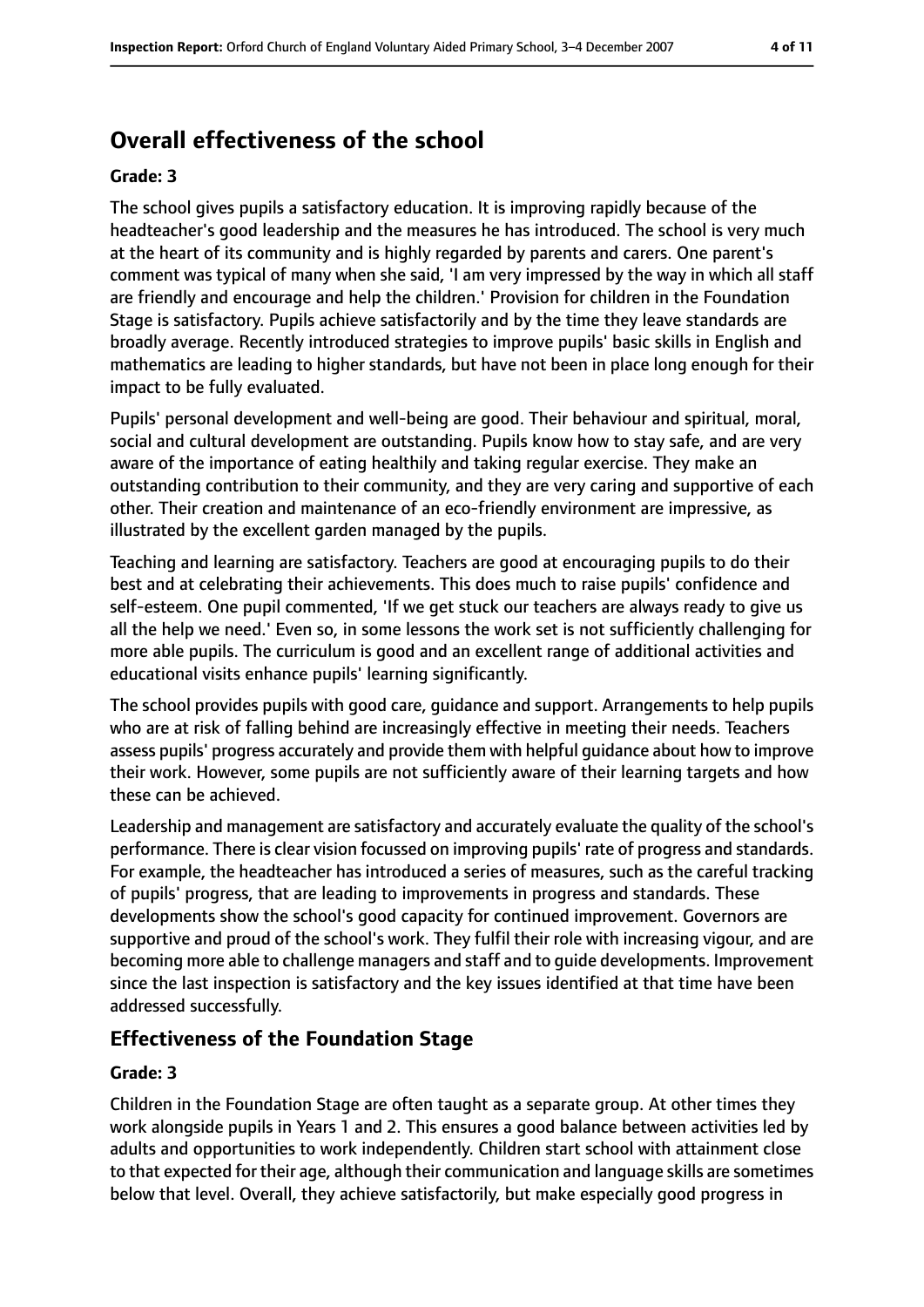personal, social and emotional development. Teachers and teaching assistants assess children's progress frequently and accurately. As a result, they plan activities that are matched closely to children's learning needs. When children enter Year 1, standards in all areas of their learning are close to those expected for their age. Recently introduced strategies to improve children's communication and language skills are starting to have some success, but they have not been in place long enough to achieve their full potential.

# **What the school should do to improve further**

- Give more able pupils work that consistently challenges them.
- Fully apply the recent strategies to improve pupils' basic skills in English and mathematics.
- Ensure all pupils understand their targets and how these can be used to improve their work.

A small proportion of the schools whose overall effectiveness is judged satisfactory but which have areas of underperformance will receive a monitoring visit by an Ofsted inspector before their next section 5 inspection.

# **Achievement and standards**

#### **Grade: 3**

Achievement is satisfactory, and pupils in Years 1 to 6 make satisfactory progress, as do those who have leaning difficulties and/or disabilities. However, although satisfactory, sometimes that rate of progress slows in Years 3 to 6. This is mainly because of the above average number of pupils who join or leave the school during the course of each year. For example, this applies to half of the pupils currently in Year 6. As a result, the school has less time to influence their progress. By the time pupils leave, standards in the Year 6 national tests in English, mathematics and science are broadly average. There is a tendency for test results to fluctuate because of the differing abilities and specific learning needs of the smaller than average year groups. At the end of Year 2, standards in reading, writing and mathematics are consistently broadly average. Recent strategies to enhance all pupils' skills in English and mathematics are already showing benefits. Pupils achieve well in art, design and technology, music and physical education (PE).

# **Personal development and well-being**

### **Grade: 2**

Pupils clearly enjoy their education and their attendance is above average. Their behaviour is outstanding, and they show good understanding of how to live safely and work extremely well with others. Older pupils care for younger ones in an exemplary way. The school has a very distinctive Christian ethos, as befits its church status, and attaches significant importance on pupils' spiritual and moral development, which is excellent. Pupils' social and cultural development is equally impressive and enhanced greatly by assemblies and participation in the arts. They have an excellent understanding of how to live in a healthy way as shown by the food they choose and their very active participation in physical exercise. Pupils' acquire the basic skills of literacy, numeracy and information and communication technology (ICT) satisfactorily. Their highly developed social skills prepare them well for the next stage of education and for adult life.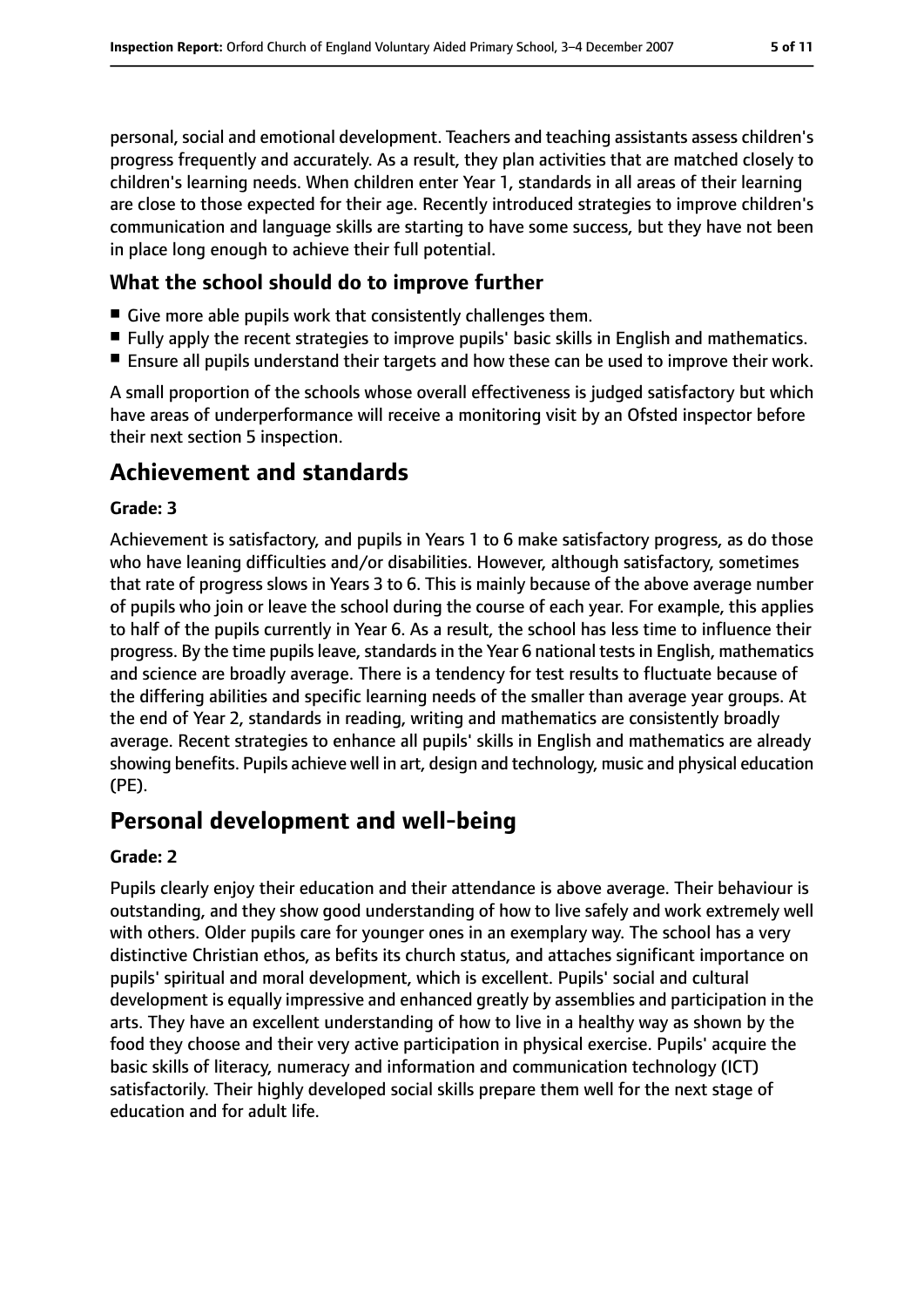# **Quality of provision**

# **Teaching and learning**

#### **Grade: 3**

Teachers are often very knowledgeable about the subjects they teach and the school makes good use of their specialist expertise. For example, teachers who have particular skills and enthusiasm for these subjects teach French and music. Teachers make lessons enjoyable and interesting, but more able pupils are not always challenged enough to make better progress. Pupils show enthusiasm for learning and apply themselves well because teachers promote pupils' self-esteem effectively and celebrate their achievements and efforts. Teachers use ICT well to support pupils' learning. Teaching assistants provide good support, especially when working with groups of pupils who are at risk of falling behind. However, there are times during whole-class teaching when they are not fully involved and pupils do not benefit sufficiently from their skills. Teachers assess pupils' progress accurately and marking provides pupils with helpful information about how to address their errors and improve their work.

### **Curriculum and other activities**

#### **Grade: 2**

The organisation of the curriculum allows pupils to learn in whole classes and in small groups, and there is little chance of pupils losing interest in the good range of work provided. An excellent range of additional activities enhances the required curriculum. Thursday afternoon is always special activity time, in which pupils from different age groups work together at an exciting range of activities, often encompassing art, PE, music and elements of personal and social development. The curriculum enables pupils to benefit from the links that exist between subjects. In the excellent 'EastFeast' project, pupils help to develop the grounds and grow produce to supply the school kitchen. This project gives them outstanding opportunities to apply their artistic, mathematical and scientific knowledge and to gain understanding of healthy living. The school also has a weather station that provides data for the Meteorological Office and other official bodies. Significant emphasis is placed on the development of pupils' artistic and creative abilities. This is exemplified by the highly regarded school productions, the most recent of which was 'Bugsy Malone'. Excellent links with other schools and the community, including with local industry, are strong features of provision and enhance pupils' understanding of future economic independence.

#### **Care, guidance and support**

#### **Grade: 2**

Arrangements to ensure pupils' health and safety are fully in place and the school provides a very secure learning environment. The headteacher has introduced new arrangements to track pupils' progress. These arrangements enable teachers to respond to any concerns with increasing success, often through teaching pupils in small groups with a clear focus on developing specific skills. However, not all pupils understand what their targets mean or how they can be used to improve their work. Parents and carers are very supportive and have very positive views of the school. Arrangements to keep parents and carers informed about their children's progress and about the work of the school, for example through the school's website, are good. Even so, some parents say they would like more information.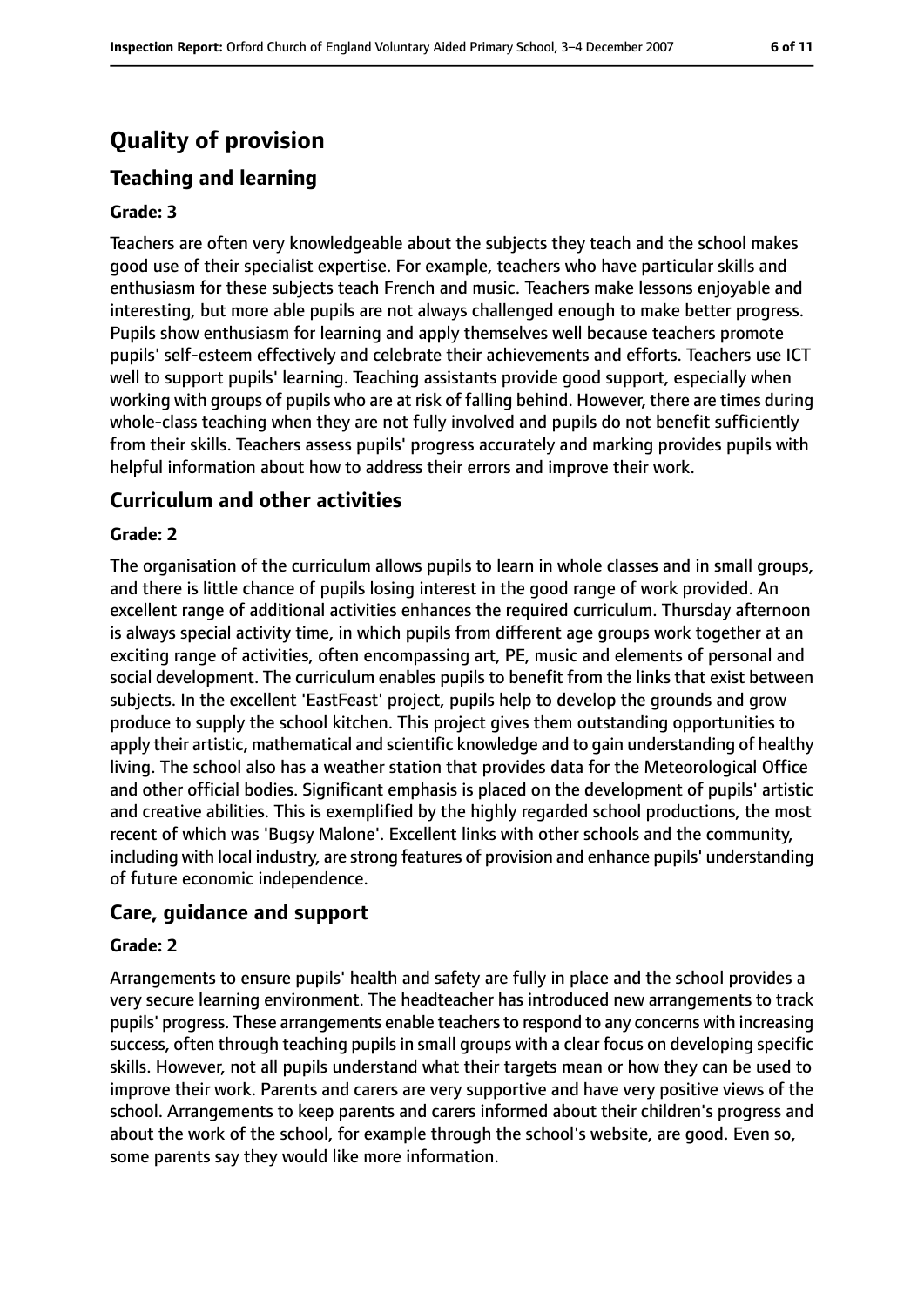# **Leadership and management**

#### **Grade: 3**

Staff work closely together under the good leadership of the headteacher, forming a cohesive and mutually supportive team. The headteacher has introduced a series of measures that are already having a very positive impact on the work of the school and are leading to improvements. Amongst others, there are new arrangements that enable the school to monitor and evaluate the quality of its work accurately and form a vision for future improvement. Suitably challenging targets are set and while these were not met in 2007, the school is on course to meet them successfully in the current year. Several governors are new to their role, but initiatives such as 'governor of the month' are enabling them to have an increasingly detailed and accurate view of the school's strengths and of what needs to be improved. Many governors are regular visitors to the school and often help in classrooms, but many visits do not focus specifically on areas for improvement. Governors work closely with the headteacher and staff in contributing to the school's development planning. They also ensure that the school uses the resources at its disposal wisely.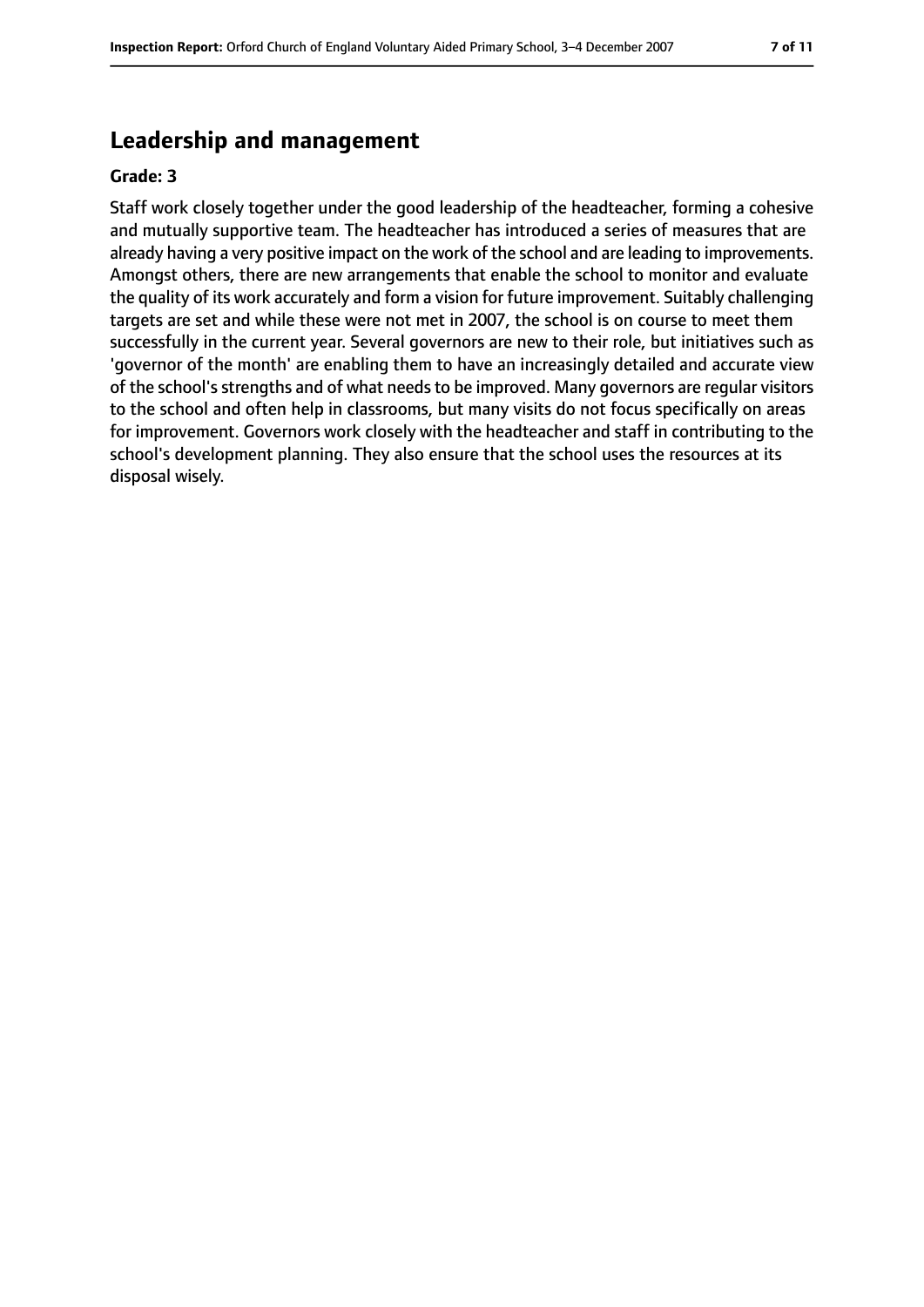**Any complaints about the inspection or the report should be made following the procedures set out in the guidance 'Complaints about school inspection', which is available from Ofsted's website: www.ofsted.gov.uk.**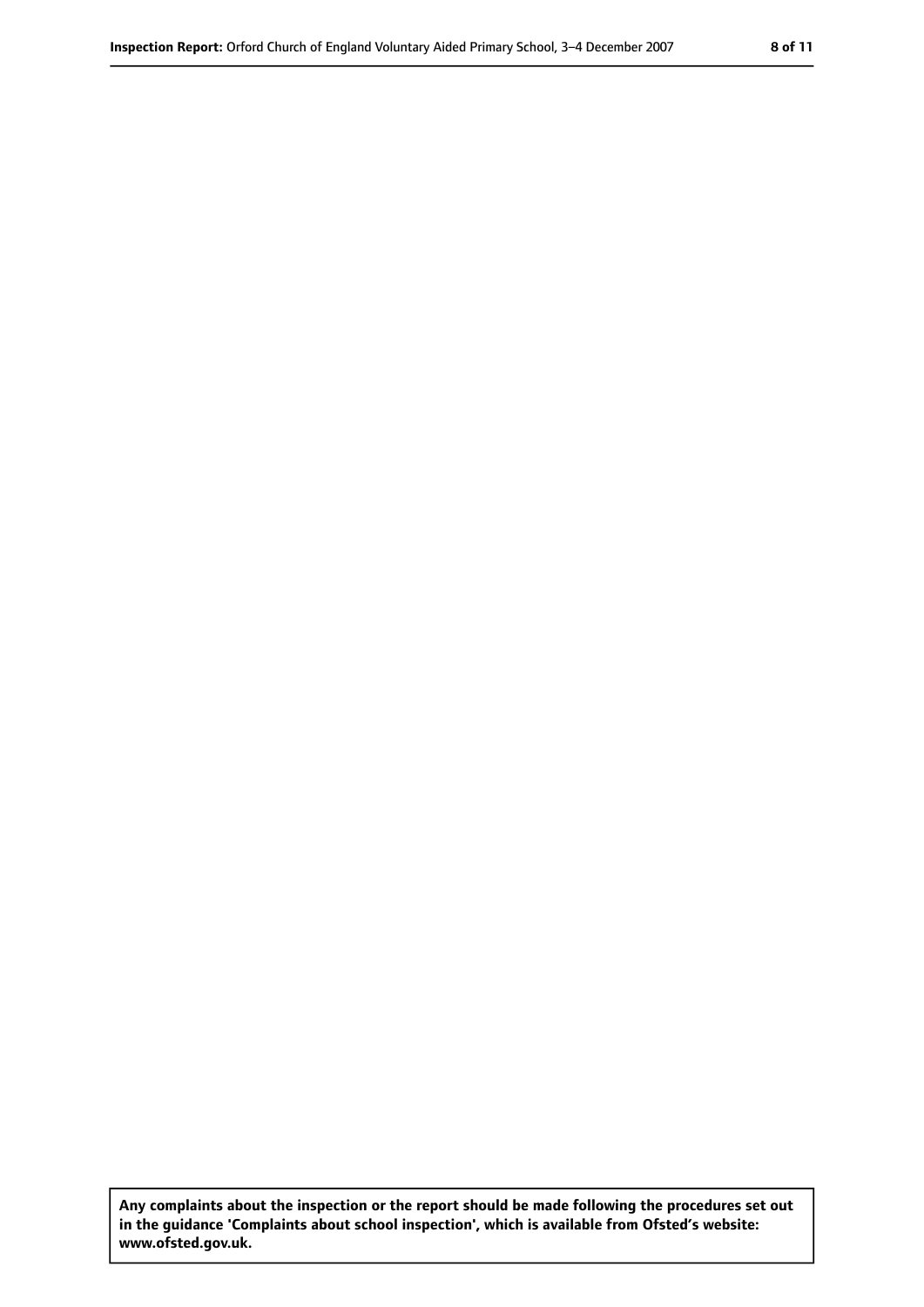# **Inspection judgements**

| $\degree$ Key to judgements: grade 1 is outstanding, grade 2 good, grade 3 satisfactory, and | School         |
|----------------------------------------------------------------------------------------------|----------------|
| arade 4 inadequate                                                                           | <b>Overall</b> |

# **Overall effectiveness**

| How effective, efficient and inclusive is the provision of education, integrated<br>care and any extended services in meeting the needs of learners? |     |
|------------------------------------------------------------------------------------------------------------------------------------------------------|-----|
| Effective steps have been taken to promote improvement since the last<br>inspection                                                                  | Yes |
| How well does the school work in partnership with others to promote learners'<br>well-being?                                                         |     |
| The effectiveness of the Foundation Stage                                                                                                            |     |
| The capacity to make any necessary improvements                                                                                                      |     |

### **Achievement and standards**

| How well do learners achieve?                                                                               |  |
|-------------------------------------------------------------------------------------------------------------|--|
| The standards <sup>1</sup> reached by learners                                                              |  |
| How well learners make progress, taking account of any significant variations between<br>groups of learners |  |
| How well learners with learning difficulties and disabilities make progress                                 |  |

# **Personal development and well-being**

| How good is the overall personal development and well-being of the<br>learners?                                  |  |
|------------------------------------------------------------------------------------------------------------------|--|
| The extent of learners' spiritual, moral, social and cultural development                                        |  |
| The extent to which learners adopt healthy lifestyles                                                            |  |
| The extent to which learners adopt safe practices                                                                |  |
| How well learners enjoy their education                                                                          |  |
| The attendance of learners                                                                                       |  |
| The behaviour of learners                                                                                        |  |
| The extent to which learners make a positive contribution to the community                                       |  |
| How well learners develop workplace and other skills that will contribute to<br>their future economic well-being |  |

### **The quality of provision**

| How effective are teaching and learning in meeting the full range of the<br>learners' needs?          |  |
|-------------------------------------------------------------------------------------------------------|--|
| How well do the curriculum and other activities meet the range of needs<br>and interests of learners? |  |
| How well are learners cared for, guided and supported?                                                |  |

#### **Annex A**

 $^1$  Grade 1 - Exceptionally and consistently high; Grade 2 - Generally above average with none significantly below average; Grade 3 - Broadly average to below average; Grade 4 - Exceptionally low.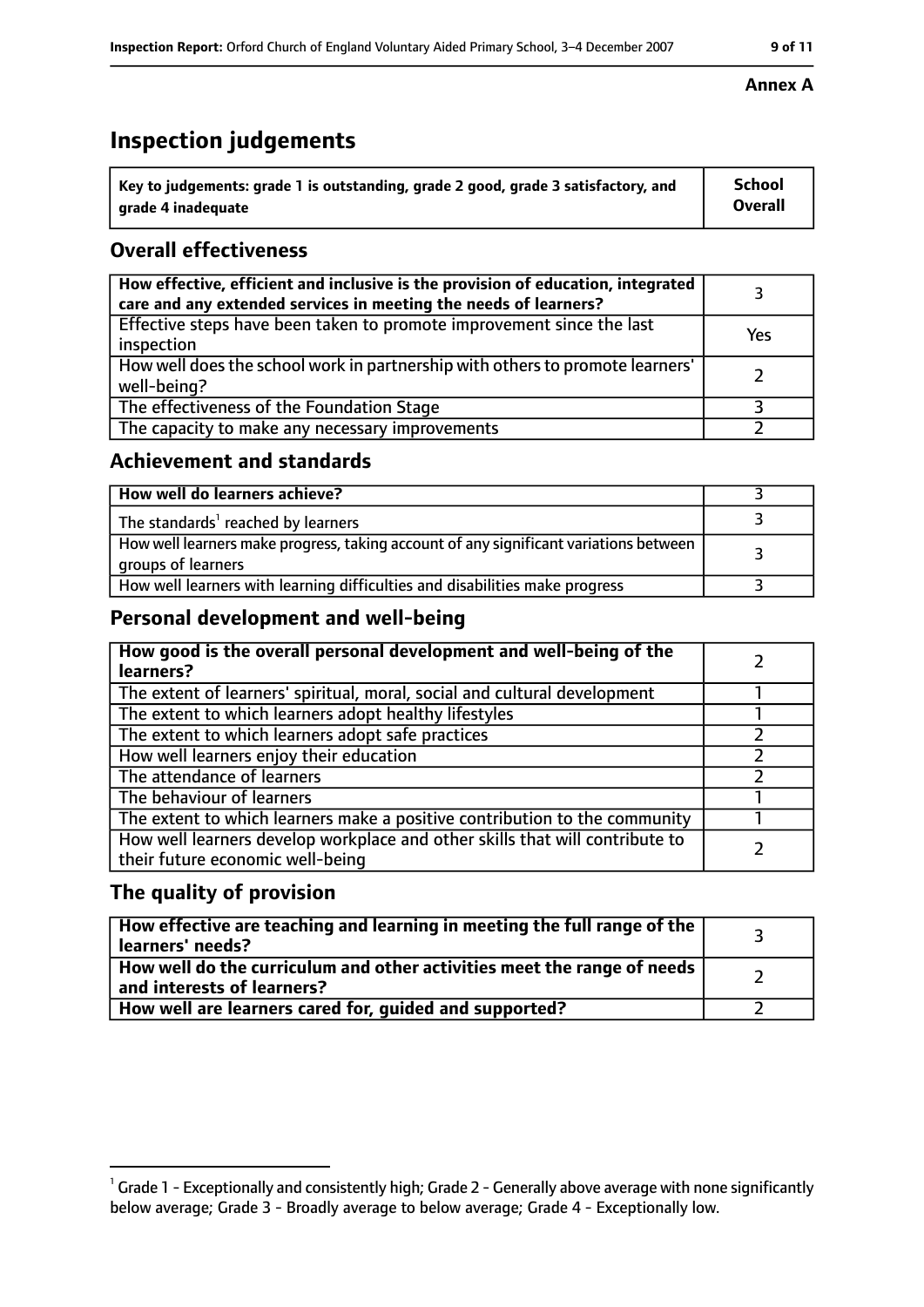# **Annex A**

# **Leadership and management**

| How effective are leadership and management in raising achievement<br>and supporting all learners?                                              |     |
|-------------------------------------------------------------------------------------------------------------------------------------------------|-----|
| How effectively leaders and managers at all levels set clear direction leading<br>to improvement and promote high quality of care and education |     |
| How effectively leaders and managers use challenging targets to raise standards                                                                 | 3   |
| The effectiveness of the school's self-evaluation                                                                                               |     |
| How well equality of opportunity is promoted and discrimination tackled so<br>that all learners achieve as well as they can                     |     |
| How effectively and efficiently resources, including staff, are deployed to<br>achieve value for money                                          |     |
| The extent to which governors and other supervisory boards discharge their<br>responsibilities                                                  |     |
| Do procedures for safequarding learners meet current government<br>requirements?                                                                | Yes |
| Does this school require special measures?                                                                                                      | No  |
| Does this school require a notice to improve?                                                                                                   | No  |